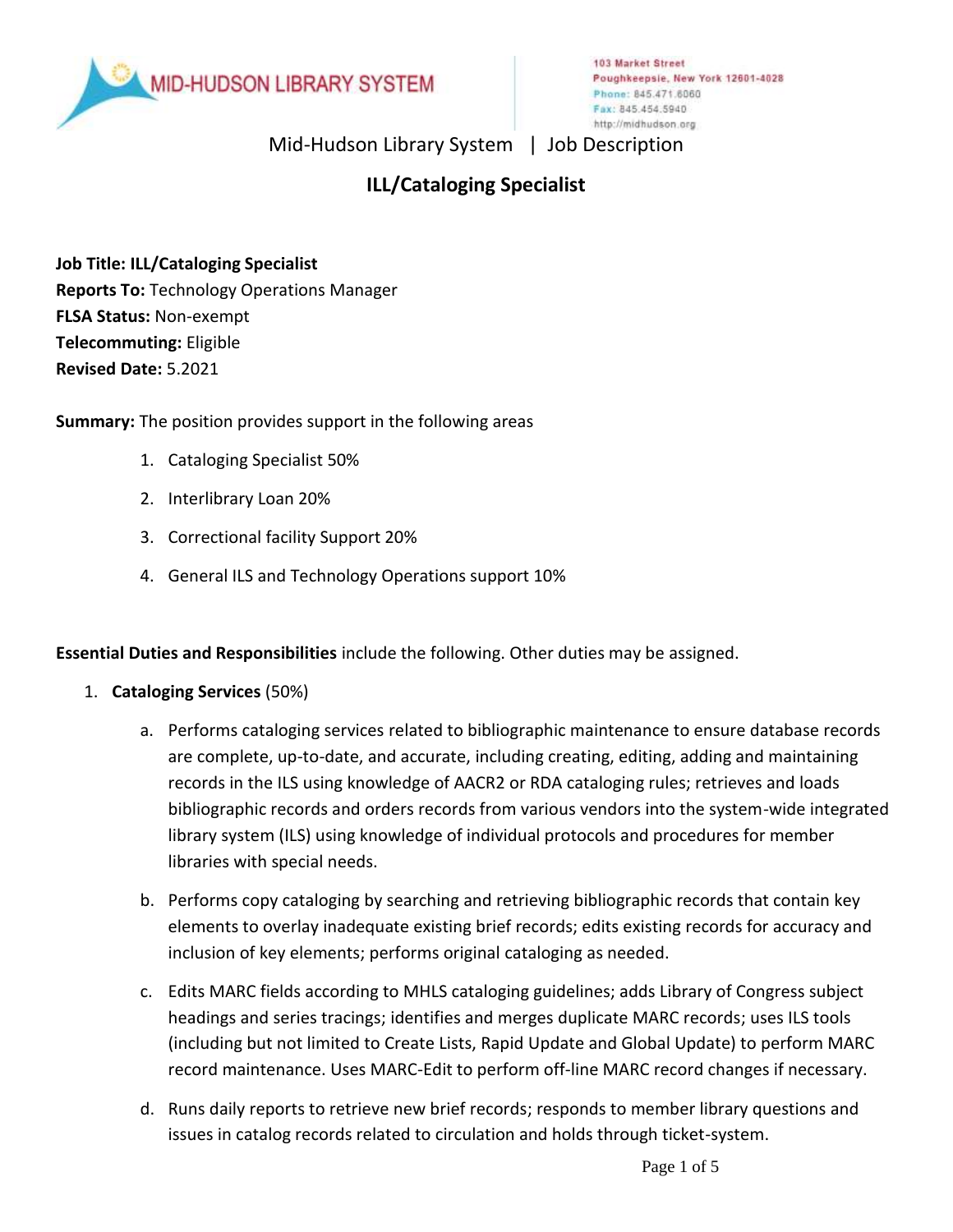- e. Prepares and maintains internal documentation.
- f. Assists with projects as they arise
- g. Participates in the preparation, development and execution of training when required.
- h. Remains current in cataloging through peer-to-peer relationships and training opportunities and requests supplemental training when needed.

### 2. **Interlibrary Loan** (20%)

- a. Responsible for all System Interlibrary Loan services to facilitate access to nationwide collections for member libraries.
- b. Searches, locates and supplies materials by using various databases such as the ILS, OCLC, regional and New York State catalogs; interacts with customers by phone or email regarding interlibrary loan materials; assists customers with questions and to resolve problems associated with interlibrary loan requests; fosters and maintains effective working relationships with nationwide interlibrary loan staff and vendors.
- c. Works in tandem with the Technology Operations Manager and with the input of the Data Operations Manager to manage ILL software and related settings in ILS.
- d. Assists MHLS Delivery Operations with the proper routing of out-of-system materials, and collaborates with statewide courier delivery service (ELD) to ensure materials are exchanged effectively and delivery problems are promptly resolved. Prepares monthly statistics for ELD and participates in their users group to modify/change procedures as needed. Participates in establishing and revising MHLS procedures regarding interlibrary loan. Maintains departmental records. Prepares and maintains internal documentation. Provides usage statistics and reports trends to supervisor. Provides billing information to MHLS Business Office.

## 3. **Correctional Facilities** (20%)

- a. Facilitates and processes material loans for member correctional facility libraries by using various databases such as the ILS, OCLC, regional and New York State catalogs; interacts with correctional facility librarians by phone or email regarding interlibrary loan materials; assists correctional facility librarians with questions and to resolve problems associated with interlibrary loan requests; provides billing information to MHLS Business Office.
- b. Assists correctional facility librarians with ordering from online resources by providing monthly printed reports, and with collection development. Maintains effective working relationships with correctional facility librarians.
- c. Participates in establishing and revising MHLS correctional facility services. Maintains departmental records. Prepares and maintains internal documentation. Provides usage statistics and reports trends to supervisor.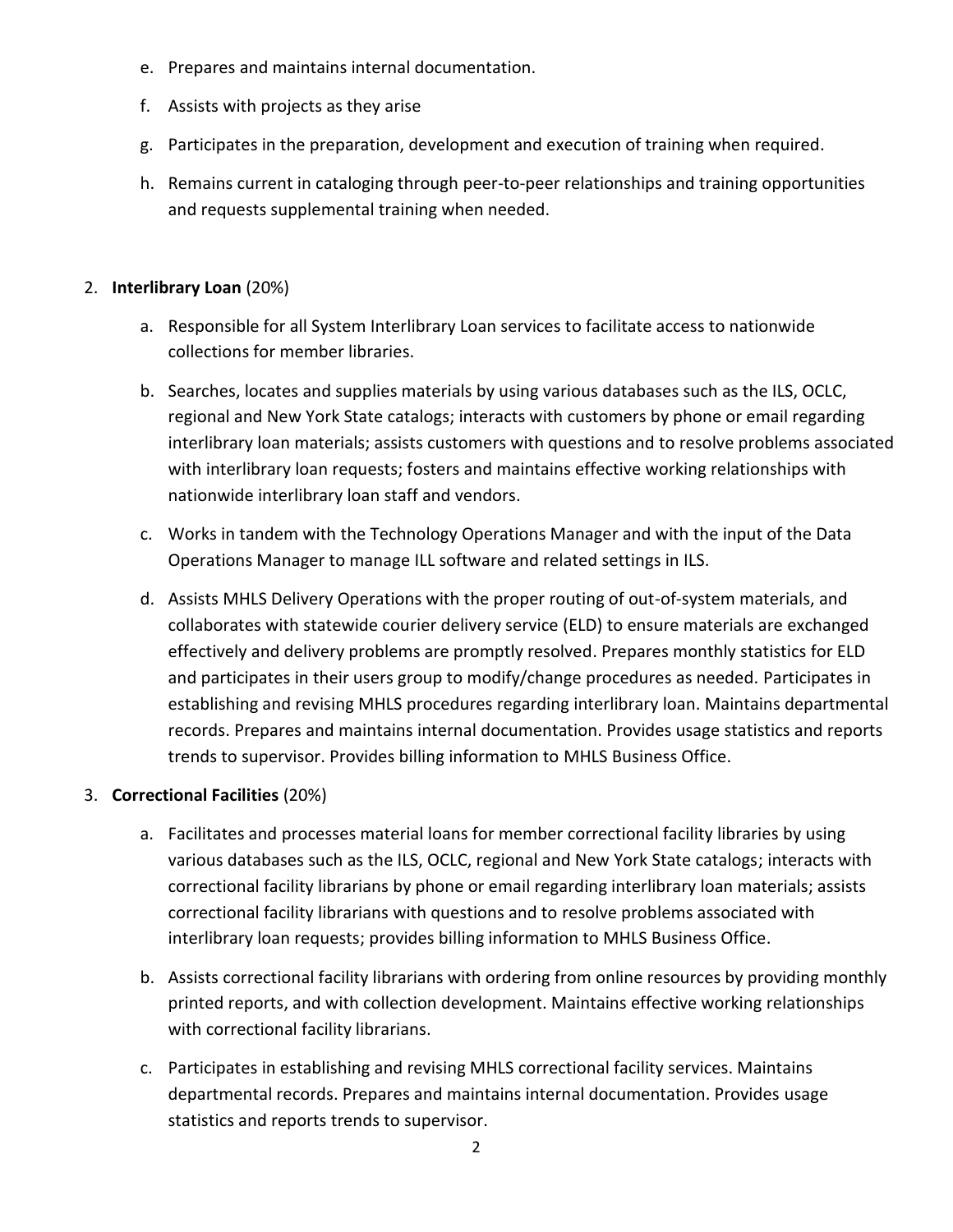

- d. Participates in revising MHLS annual guide to regional inmate transitional and re-entry services, and distributes upon request.
- e. Distributes library materials to county jails and youth facilities, and early literacy materials to family waiting rooms.
- f. Works with MHLS Library Sustainability Coordinator on meeting the needs of the correctional facilities and local jails through book purchases and donations.
- g. Fosters relationships with the public for correctional facility donations.
- 4. General ILS and Technology Operations support 10%
	- a. As e member of the Technology Operations team, provides assistance in support tickets for member libraries, which may be outside of Interlibrary Loan and Cataloging, or general in nature.
	- b. Provides secondary phone support for Tech Support calls when required.
	- c. Assists with reports and projects as required.
	- d. Assists with workshops, webinars and meetings as required.

#### **General Duties**

- Furthers job skills through continuing education and other appropriate means.
- Attends related System and regional meetings as needed.
- Participates in and promotes 'green' initiatives including, but not limited to, proper recycling and energy conservation.

**Supervisory Responsibilities** This job has no supervisory responsibilities.

**Qualifications** To perform this job successfully, an individual must be able to perform each essential duty satisfactorily. The requirements and competencies listed below are representative of the knowledge, skill, and/or ability required. Reasonable accommodations may be made to enable individuals with disabilities to perform the essential functions.

Computer Skills - Possesses basic knowledge of database software; internet software; spreadsheet software and word processing software.

Customer Service - Manages difficult or emotional customer situations; Responds promptly to customer needs; Solicits customer feedback to improve service; Responds to requests for service and assistance; Meets commitments.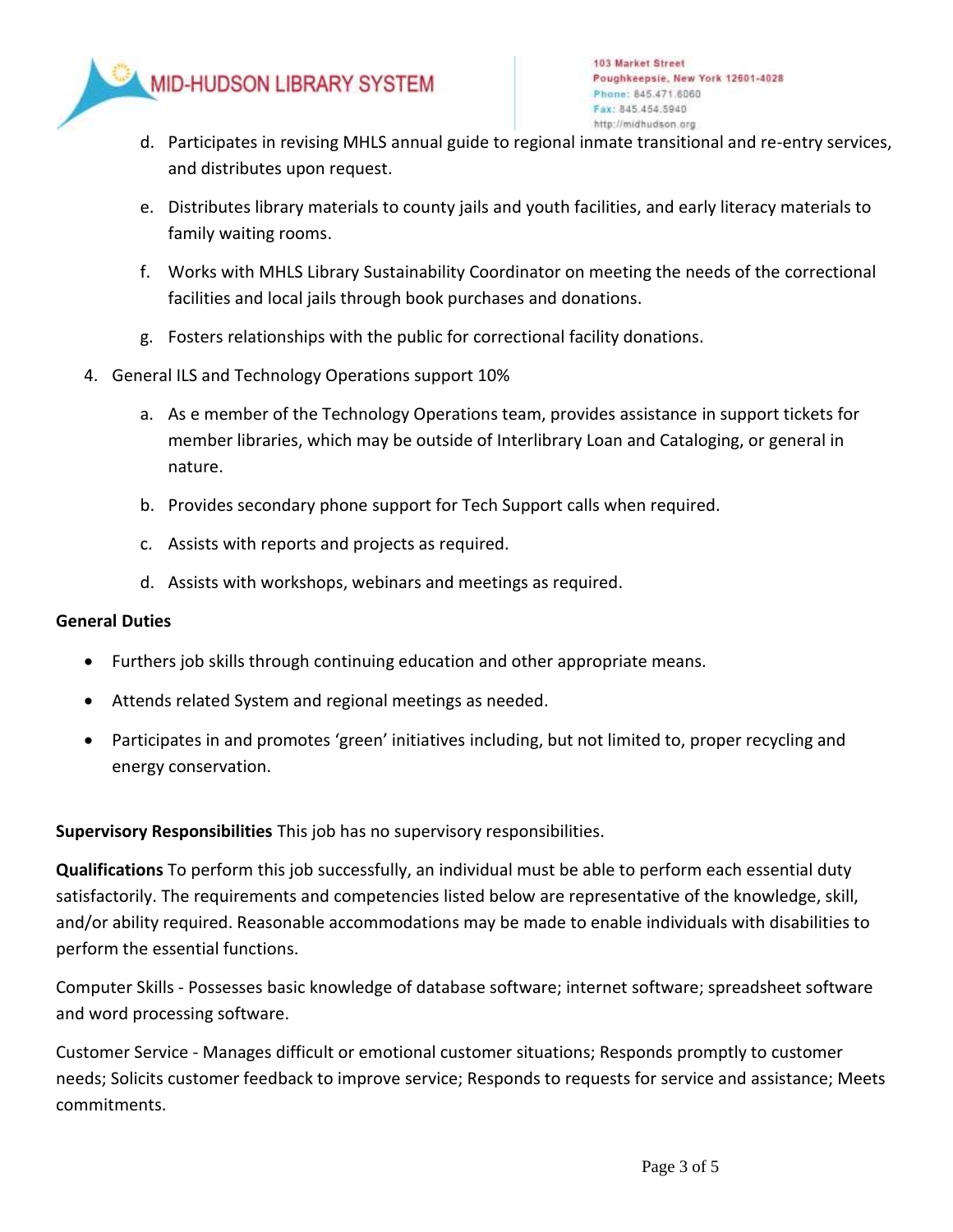Initiative - Volunteers readily; Undertakes self-development activities; Seeks increased responsibilities; Takes independent actions and calculated risks; Looks for and takes advantage of opportunities; Asks for and offers help when needed.

Judgment - Displays willingness to make decisions; Exhibits sound and accurate judgment; Supports and explains reasoning for decisions; Includes appropriate people in decision-making process; Makes timely decisions.

Quality - Demonstrates accuracy and thoroughness; looks for ways to improve and promote quality; applies feedback to improve performance; monitors own work to ensure quality.

Technical Skills - Assesses own strengths and weaknesses; Pursues training and development opportunities; Strives to continuously build knowledge and skills; Shares expertise with others.

Work & Safety - Is reliable; treats others with respect and consideration regardless of their status or position; keeps commitments; inspires the trust of others; works ethically and with integrity; works efficiently and effectively; completes tasks on time or notifies appropriate person with an alternate plan; accepts responsibility for own actions; reacts well under pressure; upholds organizational values; recognizes and reports unsafe conditions.

**Education and/or Experience** - Bachelor's degree; or six months to one year full-time related experience and/or training; or equivalent combination of education and experience.

## **Certificates, Licenses, Registrations** None at this time

**Other Skills and Abilities -** To perform this job successfully, an individual should have knowledge of database software, specifically bibliographic and patron databases. Must possess knowledge of MARC records as well as proficiency in searching for bibliographic databases for same. Some background in languages other than English is helpful. Must have an understanding of LC subject headings, be proficient in ILS cataloging module and familiar with AACR2 rules.

## **Other Qualifications -** None at this time

**Physical Demands** To perform this job successfully, an individual must be able to perform each essential duty satisfactorily. The requirements and competencies listed below are representative of the knowledge, skill, and/or ability required. Reasonable accommodations may be made to enable individuals with disabilities to perform the essential functions.

While performing the duties of this Job, the employee is regularly required to sit, talk and hear; use hands to finger, handle, or feel.